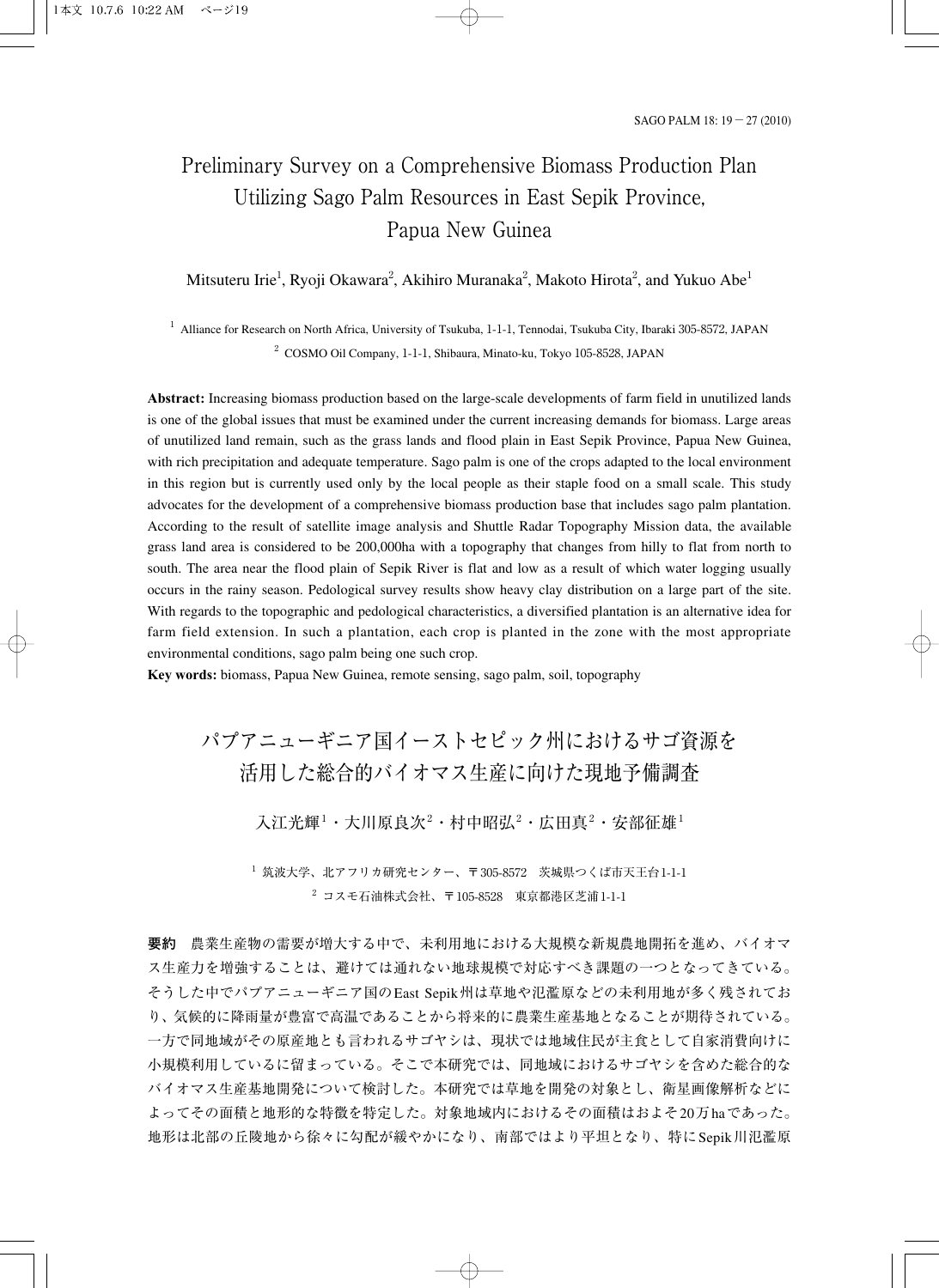近くでは地形的に排水されにくく、雨期の湛水が懸念された。また、土壌調査を行った結果、対象地 域の広くに重粘土が分布していた。こうした地形や土壌調査の結果から、対象地域をいくつかのエリ アにゾーニングし、各エリアの環境条件に応じて複数の種の作物を栽培する多角的バイオマス生産基 地が提案され、サゴヤシはその栽培対象の一つとして挙げられた。

**キーワード:**サゴヤシ、地形、土壌、バイオマス、パプアニューギニア、リモートセンシング

### **Introduction**

The jump in crude oil prices and resulting higher food prices which we experienced in recent years points to the fact that the demand for biomass has become diversified and that biomass is used not only for food supply but also as an energy source. In some cases, biofuels made from food crops such as corn or soy bean have been criticized because of their impact on food prices. In fact, the corn which had been traditionally supplied to the food market is now being utilized for bioethanol production following the energy policy of the USA and has directly affected the market price of corn (Schnitkey et al. 2007). Strictly speaking, appropriate developments of bio-fuel in marginal land such as grassland, which has not been cultivated for food crops, does not compete with the food production.

Moreover, the demand for biofuels would be expected only in the next 30-50 years, when alternative energy technologies, such as fuel-cell and high-efficiency solar power generation, can be implemented. Shortly after the swell of biofuel demand, the size of the world population is expected to reach a critical stage, which will result in a serious food crisis. The new agricultural land being developed for fuel crops will be utilized for food production then. From that point of view, the large-scale development of farm fields in vacant or unutilized lands would be a global issue that cannot be avoided under the current increasing demands for biomass.

Papua New Guinea (PNG) has surplus land relative to its population density, which is 13 person/km<sup>2</sup>, or 1/25 greater than that of Japan. Much of PNG is covered with rainforest, which serves as a sink of carbon dioxide that should be conserved. On the other hand, large portions of land are unutilized, such as the grasslands and flood plains in East Sepik Province, which could be developed for agricultural production to take advantage of their ample rainfall and high temperatures. Moreover, carbon stock in the grassland is very limited.

The area is a natural habitat for sago palm, a staple food for the local people (Shimoda and Power 1986, Amano and Toyohara 1995, Shimoda 2000). Sago palm produces a large amount of starch; therefore, it is possible that it could contribute to an increase in biomass production in the area.

However, because a 10-year period is required before the first harvest after a sago palm plantation is started, the most difficult problem is how sago palm farmers can sustain themselves in that period. Some earlier studies suggest that farmers could survive by using wild sago palm (JICA 1983); however, the starch content in wild sago palm is low, and it has very wide variation in yield (Shimoda 2000).

We believe that part of the grassland should be used for planting annuals or other crops that can be harvested within a few years of planting and produce a profit during the growth period of the sago palm. While waiting for the sago palm to mature, other crops could provide income.

In this study, we describe the environmental conditions of the area and the feasibility of developing a comprehensive biomass production base including a sago palm plantation. Irie et al. (2009) demonstrated that wild reed grass is a possible energy resource for ethanol production and that it would serve as part of a comprehensive development plan of the area;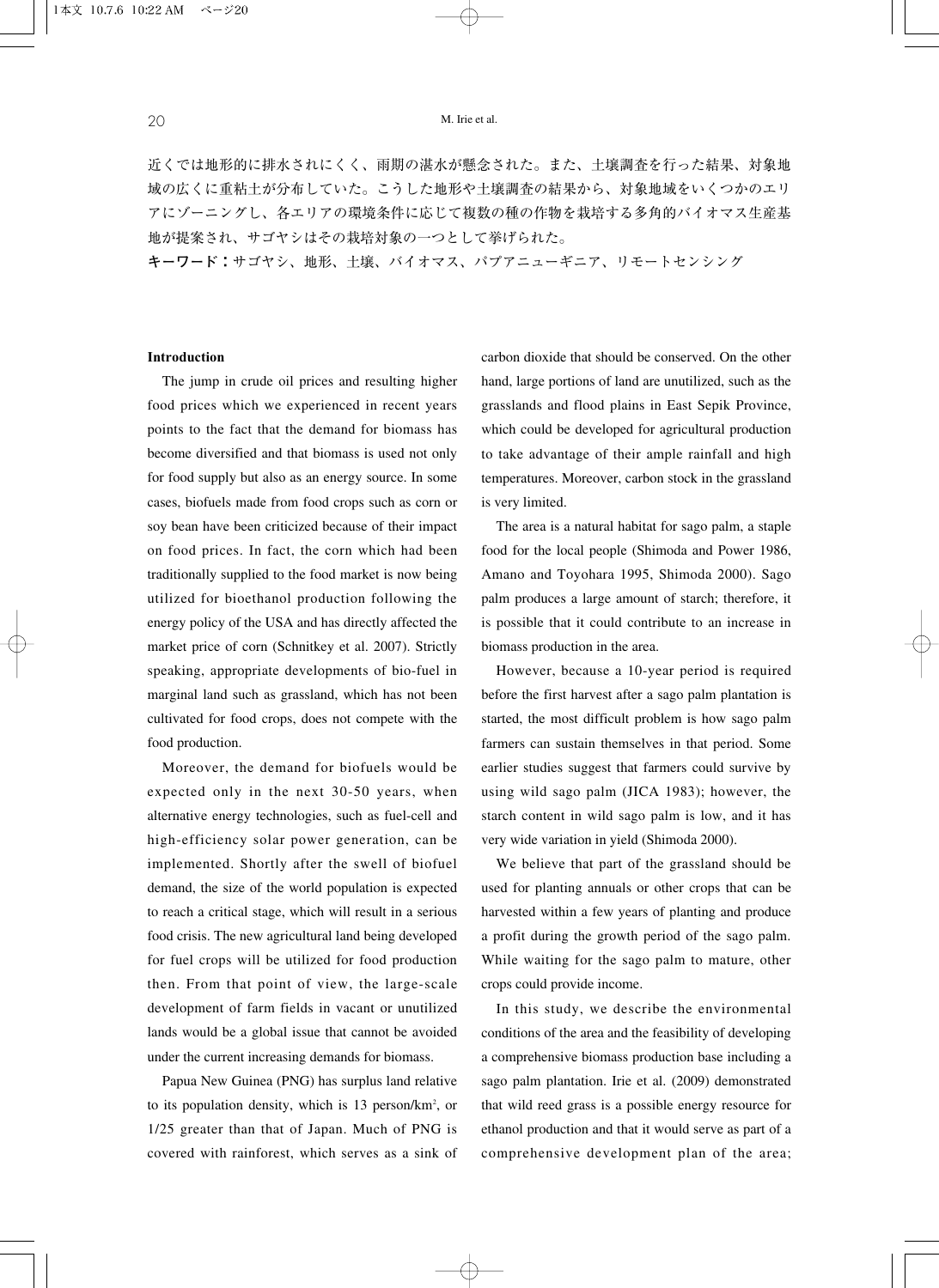however, the distribution of suitable areas for each crop relative to the environment was not discussed because of a lack of environmental data.

In this study, we propose an alternative that would create concrete zones for each crop, including sago palm, on the basis of the environmental characteristics and topography. In addition, we describe the current distribution of sago palm varieties (superior and wild) and suggest plans for future planting.

### **Materials and Methods**

# **1) Processing satellite images and creating a digital elevation model**

To determine the area of weed grasslands, unsupervised categorization is applied using the parameters of Band 1-6 of the LANDSAT Orth-rectified image of 16 September 2002. One satellite image covers the entire study site; therefore, the intensity of each band does not need to be calibrated. Nearly all of the area within the image is clear. Little cloud is covering the study site is negligible and no atmospheric collection was conducted. Data processing of the satellite image was carried out with Erdas Imagine (ESRI). The number of groups in the unsupervised categorization was increased from one to ten. Based on a comparison of the results of the categorization and the satellite pictures with the information of the coordination measured by GPS, the number of groups showing the most reasonable land cover identification was determined. Establishing 8 categories provided a clear definition of the grassland.

The National Aeronautics and Space Administration (NASA) of the U.S. conducted a Shuttle Radar Topography Mission (SRTM) in 2000. This digital elevation model is available at the following address: ftp://e0srp01u.ecs.nasa.gov/srtm/version2/. SRTM data is also processed with Erdas Imagine (ESRI) on a relief map with vertical cross sections.

#### **2) Soil analysis**

Soil cores were sampled from the surface layer (0- 20 cm) with the use of 100 ml stainless sampling tubes in the field. The permeability, bulk density, and particle distribution of the sampled soil was measured in the laboratory. Permeability was measured with a falling-head permeability test (DIK-4012, Daiki Rika Kogyo). The weights of the dried soil cores were measured, and the bulk densities were calculated. Dried and crashed soil samples were sieved and separated into sand (0.02 mm-2 mm), silt (0.02 mm-0.002 mm), and clay (<0.002 mm).

### **Results and Discussion**

### **1) Geographic characteristics of the study site**

Figure 1 shows the location of the study site in East Sepik Province on the north bank of the Sepik River. Field exploration was conducted from a plane. Figure 2 is a photograph from the plane survey. The area is a weed field with a thick growth of trees along a tributary of the Sepik River.

The white area in Fig. 3 is grassland and weeds. The flood plain area spreading along the Sepik River is not supposed to be available for agriculture because



**Fig. 1** Location of the study site in Papua, New Guinea.



**Fig. 2** Aerial photograph of grasslands and creeks.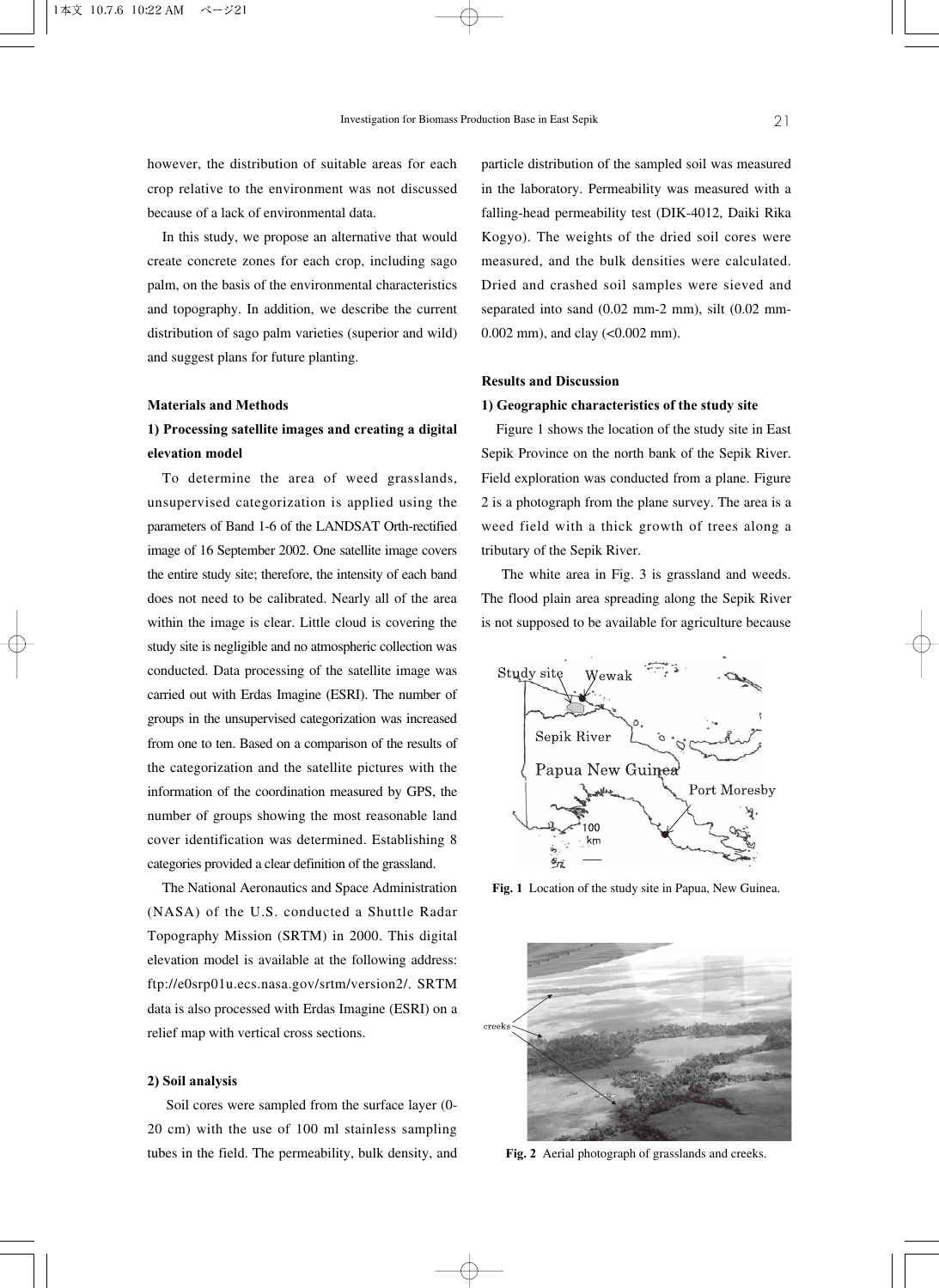

**Fig. 3** Grassland distribution within the study site.



**Fig. 4** Topographic relief map based on the Shuttle Radar Topographic Mission and soil sampling points on the map.



**Fig. 5** Cross section on lines (a)-(e) in Fig. 4.

water logging was observed from the plane and the occurrence of frequent water stress was anticipated. Excluding the flood plains, the total available grassland on the north side of the Sepik River is 196,400 ha, while that in the flood plain is 115,700 ha. The total area covered by the creeks and the trees connecting to the creeks on the north side of the flood plain is 36,900 ha.

Figure 4 is a relief image of the topographic map based on SRTM. The hatched area is the grassland identified in Fig. 3. Figure 5 presents the cross section of Lines a, b, c, d, and e in Fig. 4 with the approximate curves. The north-south cross section shows the estimated exponential curve. The north side is hilly, and the south side near to Sepik River flood plain is flat.

## **2) Plan for the comprehensive biomass production base**

Irie et al. (2009) demonstrated a basic plan for the comprehensive biomass production base, which we introduce briefly here. Three crops, cassava, sugar cane, and sago palm, which the local people have cultivated for years, were selected for the project. The three crops are well-adapted to the local environment. In addition, rice has been cultivated in the area for a short time. The environmental feasibility of rice adapting to the area has been demonstrated (JICA 2006).

There had been a plan to produce ethanol from these crops; however, the quantities of fossil fuels required for the saccharification and fermentation processes made the project unfeasible, according to the results of a life cycle assessment. Irie et al. (2009) suggested biomass power generation using local wild weed and grass covers for the energy requirements. Such power generation would be from renewable energy because the wild grass recovery rate is very high. Therefore, 20-30% of the grass land should be kept as an energy resource for supplying an ethanol production plant.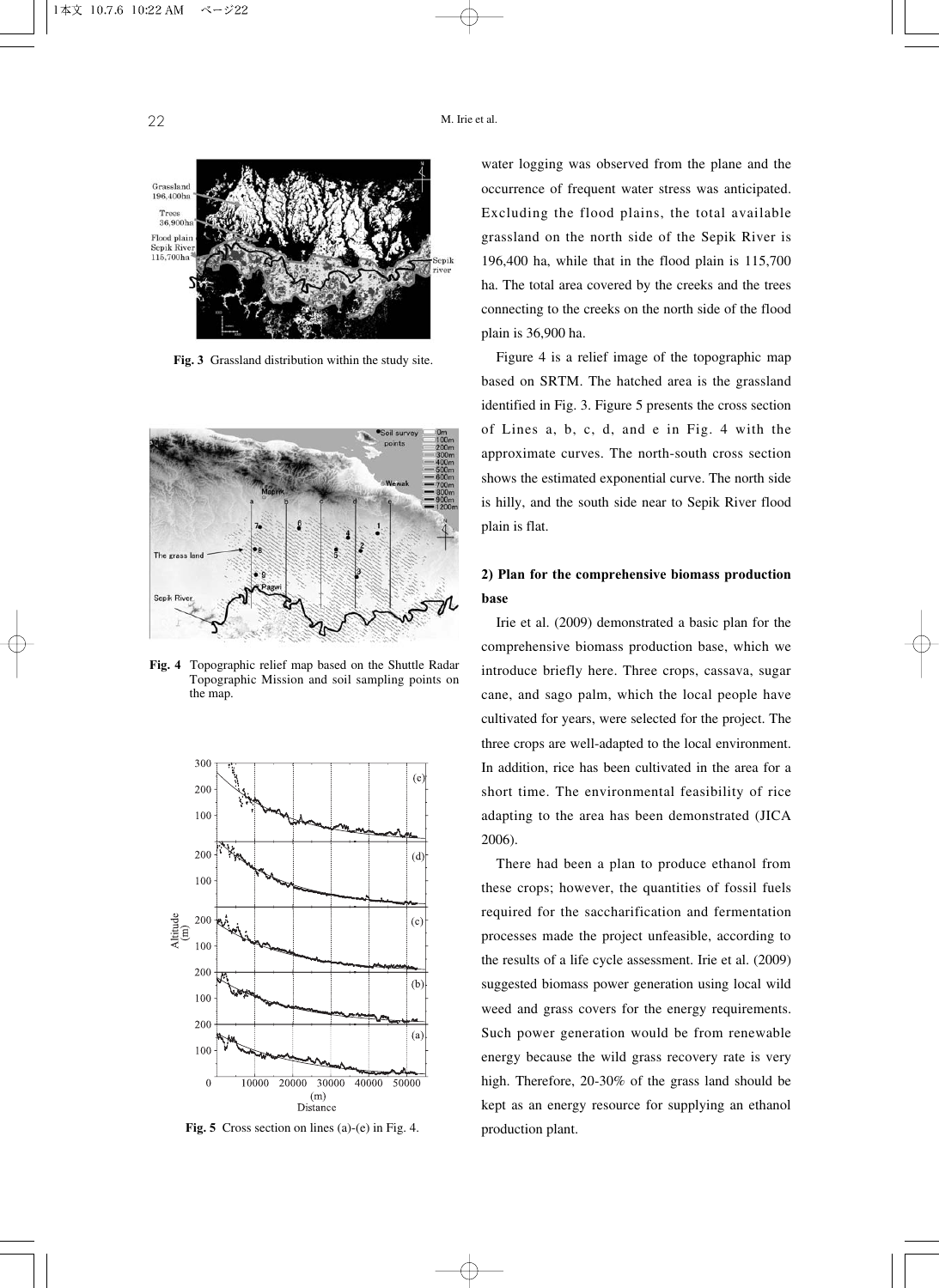## **Sago palm resources within the study site**

### **1) Sago palm planted along creeks**

Local people within the study site and its outskirts populate the northern mountains rather than the southern flat lands because of the fertile soil, lower risk of contracting malaria, and windy conditions. The northern mountains are more populated than the southern flatlands. Most people live along the creeks due to the easy access to water. Superior sago palms are planted in the

southern flat lands. The crop has a high starch content and is grown mainly along the creeks. However, the planted sago palms are managed by the local people as their staple food, and it would be impossible to count on the crop as a resource for ethanol production.

Previous studies (JICA 1983, Shimoda and Power 1990, Jong et al. 2006) showed that sago palm is planted on both wet and dry land. In fact, sago palms are planted in the northern mountains. In the southern flat lands, sago palm is planted along the creeks and on grasslands. Figure 6 is a photograph of the sago palms on the grasslands, which is an anomaly.



**Fig. 6** Sago palm growing on grassland.



Fig. 7 Aerial photograph of wild sago palm trees.

According to an interview with the local people, the reason that sago palm is not planted on the grasslands is that the grass is burned during hunts for wild pig in the dry season. If sago palm were to be planted there, it would be burned with the grass during the hunting season. Therefore, the adaptability of sago palm plantation in a grassland environment is ensured, and sago palm could be a main crop in the study site.

### **2) Wild sago palm distribution**

Figure 7 is an aerial photograph taken during the survey. It was taken in an area where there are many trees and not along the creeks (noted as "trees" in Fig. 3). The sago palm trees are shown in the foreground. The small white spots in the picture are the petioles of the sago palms. The shrubs in the background are not sago palms.

The area near the creek where the sago palm tree distribution is expected in the study site is about 36,900 ha. However, only 20-30% of the area is covered with sago palm on the basis of the aerial survey. Power and Ling (2006) estimated the area of wild sago palm forest in East Sepik Province (total area 4,000,000 ha) to be 500,000 ha. There was no explanation regarding how the calculation was done in the report, but they estimated the size of the area of the sago palm trees along the creeks and other waterlogged areas as 30%. They showed that the poorly drained and swampy alluvial area in the Sepik River basin amounted to 1,500,000 ha. Based on the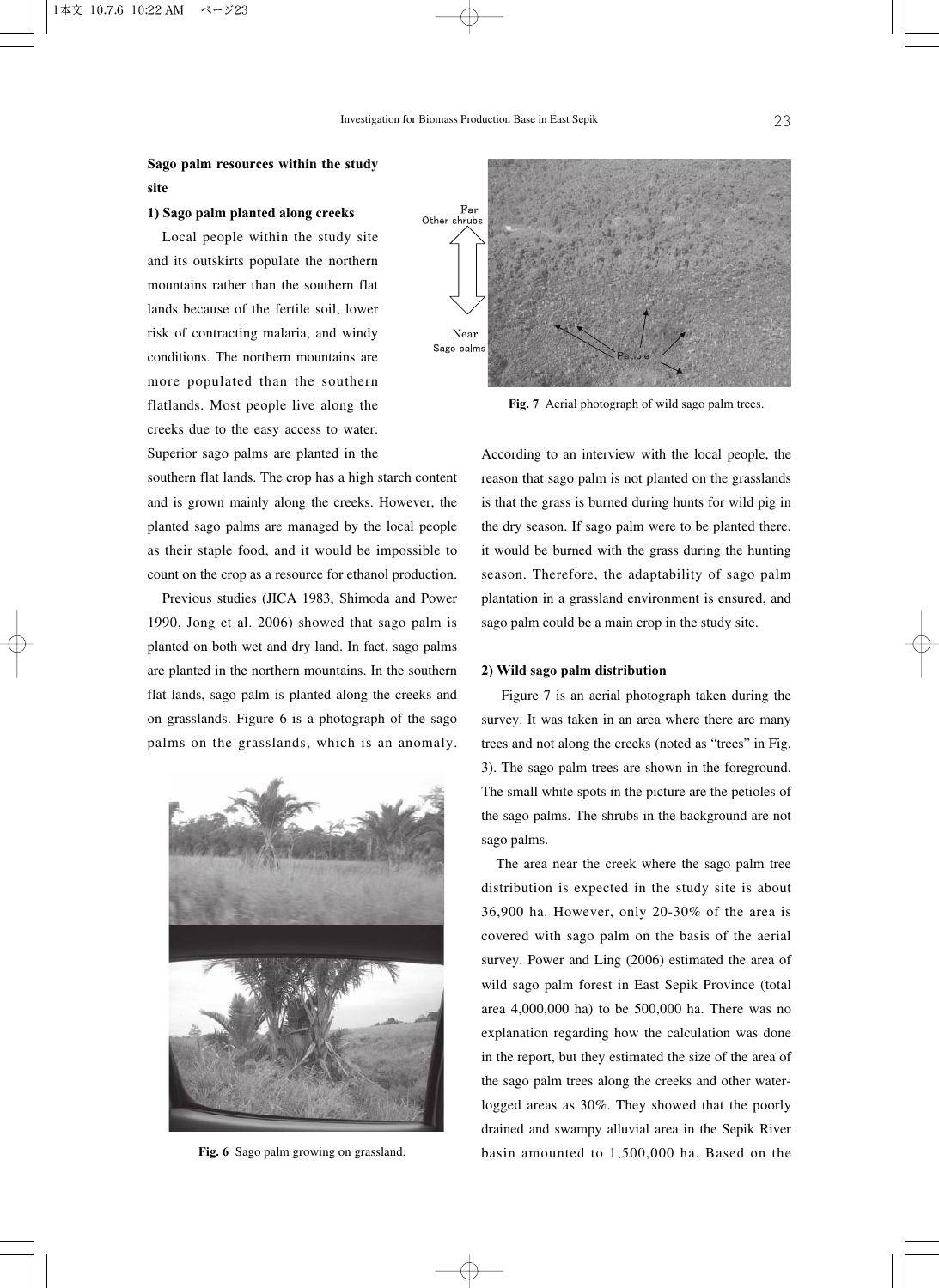assumption that 30% of the creeks are covered with sago palm trees, the net area would be 11,070 ha. This is only 5.6% of the total area of the study site.

In addition, the height of those wild sago palm trees observed from the plane appeared to be low, but the density of the leaves was very high. It is assumed, therefore, that the wild sago palms are not maintained and excess suckers remain. The sago palm trunks are thin and, therefore, it is possible that they could be a profitable resource with adequate maintenance. However, currently, no revenue is anticipated from these wild sago palms.

# **Soil survey and zoning for 4 crops**

### **1) Soil survey**

JBIC (2009) carried out a soil survey in which the authors gave advice on determining the site locations. The locations of the soil survey points (sites 1-9) are shown in Fig. 4. The subsequent discussion is based on data of permeability, particle size, and bulk density. The report concludes that the hazard for agriculture in this area, in terms of soil properties, would be the drainage capacity.

Figure 8 shows the relationship between the permeability of the soil samples and the land slope. The land slope is calculated from the approximation curve of the topography on the north-south cross section. Examples of the approximation curve are



**Fig. 8** Relationship between the slope of land and permeability of surface soil in the East Sepik area in Papua New Guinea. The numbers indicate the location in Fig.4.

shown in Fig. 5. This determination of the land slope is the same as that shown in JBIC (2009).

The Hokkaido Central Agricultural Experiment Station (2002) shows several countermeasures to provide protection against the low drainage capacity of the soil, depending on the permeability of the surface layer. In this report, the permeability of  $10<sup>4</sup>$ cm/sec is suggested as the threshold between light and serious low drainage capacities, and a suitable method is suggested for each. As shown in Fig. 8, sites 1, 4, 5, and 9 have comparatively better drainage capacity. On the other hand, the others have serious drainage problems.

The white circle in Fig. 8 represents the data of site 1 in the forest area. The forest area has adequate soil conditions. However, in this study, the target area for the development is grassland with the consideration of rainforest conservation. Site 1 is shown as a reference for ideal conditions.

The permeability of the soils sampled from the sites of the steeper grassland (sites 4 and 5) is the same as that of site 1 in the forest. The permeability of site 9, shown as a triangle in Fig. 8, is significantly higher, although the slope is gentle. Table 1 presents the particle distributions of the samples, which show that site 9 has a very high sand content. The Sepik River was probably the source of the sand, as its course changes in the flood plain from time to time. In the past, site 9 was probably affected by the river sedimentation.

Site 6, shown as a rectangle in Fig. 8, has low permeability, even though it is located on a steeper

**Table 1.** Bulk density and particle distribution of the soil samples collected from the East Sepik Plain

| Sample<br>No. | Bulk<br>density<br>$g/cm^3$ | Sand<br>(9) | Silt<br>$(\%)$ | Clay<br>$\left(\% \right)$ |
|---------------|-----------------------------|-------------|----------------|----------------------------|
| 1             | 0.97                        | 14          | 28             | 58                         |
| 2             | 1.61                        | 62          | 18             | 20                         |
| 3             | 1.49                        | 31          | 52             | 18                         |
| 4             | 1.57                        | 72          | 11             | 18                         |
| 5             | 1.83                        | 66          | 15             | 19                         |
| 6             | 1.46                        | 39          | 20             | 41                         |
| 7             | 1.65                        | 65          | 8              | 27                         |
| 8             | 1.46                        | 35          | 41             | 24                         |
| 9             | 1.56                        | 74          | 9              | 17                         |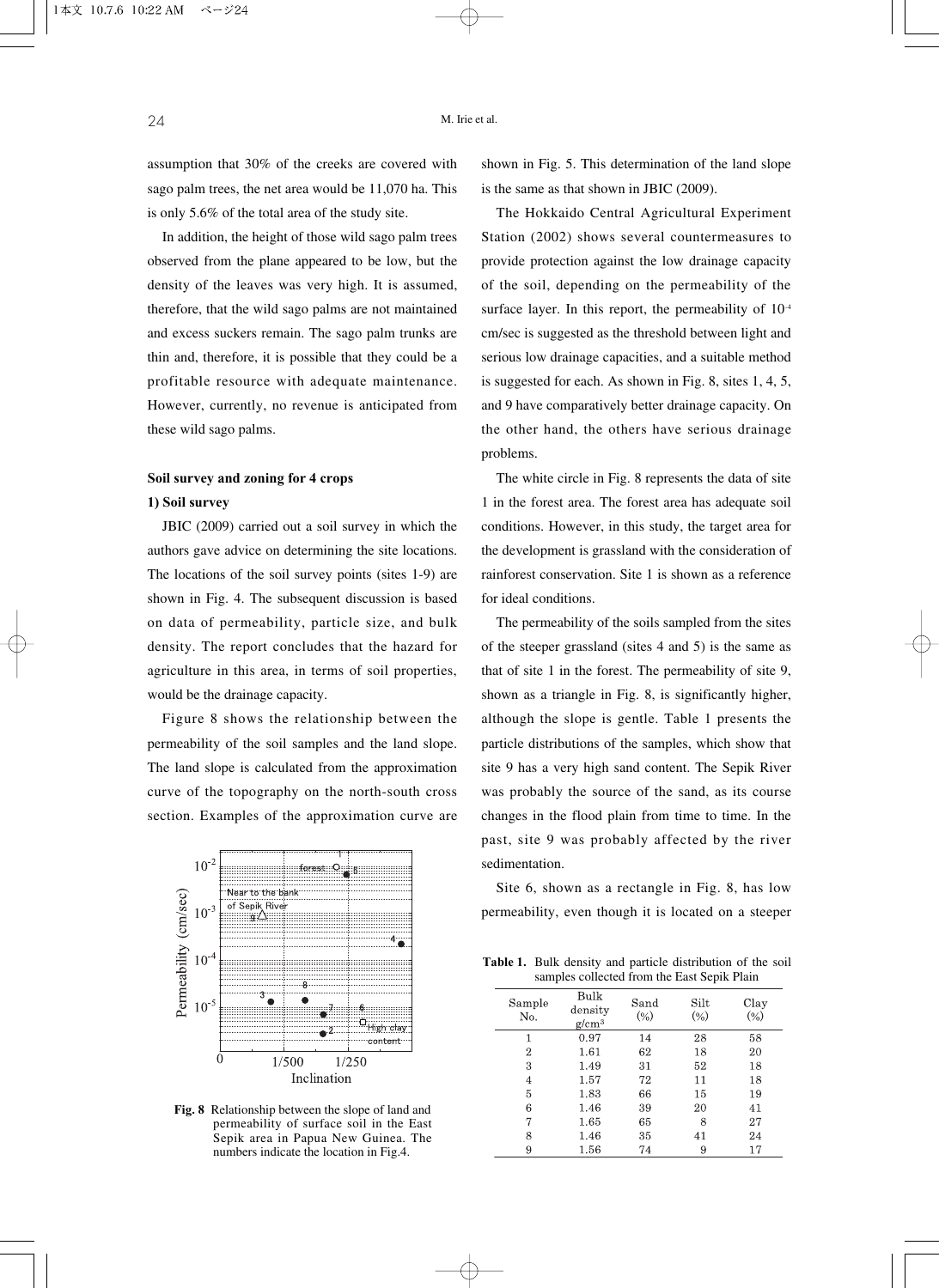point. Table 1 shows that the clay content of site 6 is quite high. The reason for this is unknown. Perhaps the micro-topographic characteristics, such as a small depression, caused the accumulation of the clay. Site 1 of the forest reference data also has a high clay content. However, in the case of site 1 in the forest, the aggregation has already progressed. This is shown in the low bulk density (Table 1). Relative to that, only site 6 has a high content of clay among the 8 sampling sites in the grasslands, making it an exceptional case. Excluding sites 6 and 9, the results of permeability show higher permeability than  $10^{-4}$  cm/sec when the slope is more than the threshold of 1/250.

In this discussion of the relationship between the limited results of the soil survey and the topographic characteristics of the whole study site, we estimate the spatial distribution of the drainage capacity, which might be a constraint on the agricultural activities within the site.

### **2) Zoning for 4 crops**

With the consideration of the distribution of the drainage capacity in the study site, 4 candidate crops are selected. Each crop is suitable for the different drainage capacity, which is estimated from the topographic characteristics of the site.

Sago palm has tolerance for water stress, and rice paddy can be placed in wetlands with an adequate drainage system. Sugar cane can adapt to wet heavy clay under rich rainfall, such as that at the study site (Murayama 1985), but cassava is negatively affected by soil moisture. Soil amelioration will be considered, but the distribution of the original soil characteristics has to be considered when deciding which crops to use.

With regard to the estimated distribution of the drainage capacity, a slope with a grade of more than  $1/250$  is assumed to have permeability higher than  $10^{-4}$ cm/sec, but it would have sufficient drainage capacity to keep the soil dry. At the same time, this slope would permit the implementation of surface water drainage. Therefore, an area with a slope of more than 1/250 would be adequate for cassava.

An area with an inclination of 1/500-1/250 could be drained of rain water by furrowing and ditching. Sugarcane, which is adapted to wet heavy clay (Murayama1985), could be cultivated on the land.

On land with an inclination of less than 1/500, with the implementation of an appropriate channel network system, rice paddy fields could be developed. However, in an area near the Sepik River, it would be difficult to implement a channel network to drain the excess water from the paddy field during the harvesting season, and there would be a risk of backwater from the Sepik River during the flood season. This area, which is considered to be the lowest point, could be used for planting sago palm (Shimoda 2000). The boundary between the rice paddy and sago palm fields will require more discussion, but, considering the distribution of the area with the trees in Fig. 3, an altitude of 30 m could be the border limit between the rice paddy and sago palm fields.

These criteria for the demarcation of the crops on the basis of the topography are characteristics of the study site.

Figure 9 contains the results of the demarcation for the 4 crops on the basis of the above topographic analysis. Table 2 shows the calculated ethanol production for each crop based on the statistical numbers of the yield of the crops and the required amount of crops for 1 kiloliter of the ethanol produced (International Fertilizer Industry Association 2005, NEDO 2004, NEDO 2007, JA 2007, JOMO 2001). The development area for each crop in Table 2 is defined as 70% of the area of Fig. 9. As reported above, 20-30% of the land will be used as grassland for the energy supply of an ethanol production plant. A production of about 592-783 kiloliters of ethanol is expected.

#### **Conclusion**

The topographic and soil characteristics of the grasslands in East Sepik Province were evaluated. Four crops adaptable to the local environment are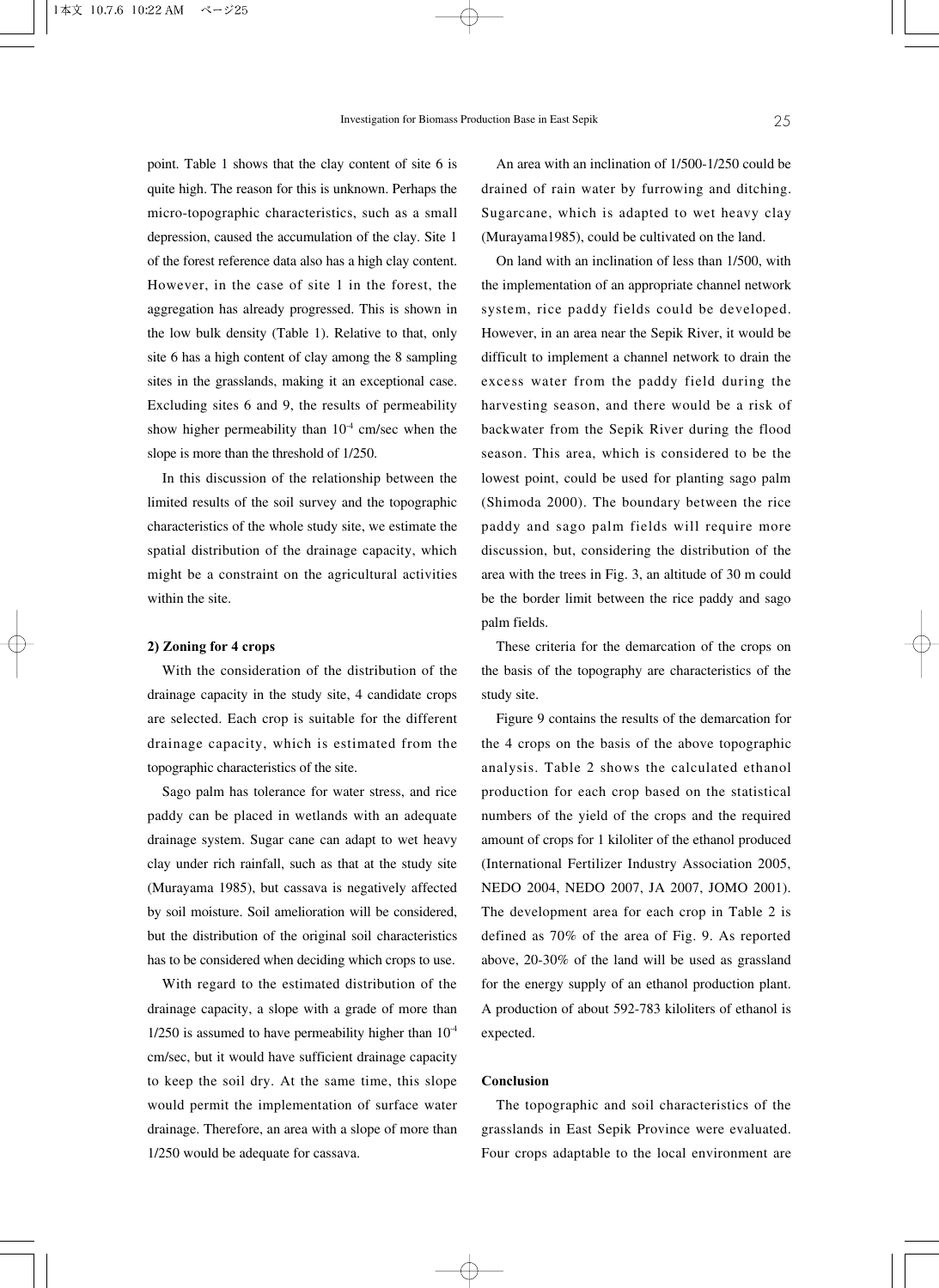

**Fig. 9** Field demarcation of the grassland for 4 crops in the East Sepik Plain.

| Crops                                            | Sugarcane   |        | Cassava     |        | Rice               | Sago palm   |  |
|--------------------------------------------------|-------------|--------|-------------|--------|--------------------|-------------|--|
|                                                  | min         | max    | min         | max    | (Hokuriku193)      |             |  |
| Development area<br>$:70\%$ of Fig.9 (ha)        | 56,862      |        |             | 31,480 | 20,700             | 28,422      |  |
| Row material yield                               | $51*1$      | $69*2$ | $16*1$      | $31*3$ | $10^{*4}$          | $40^{*3}$   |  |
| (ton/ha/yr)                                      |             |        |             |        | (1 harvest a year) |             |  |
| Row material for 1kl<br>Ethanol<br>$(ton/k\ell)$ | $12.7^{*5}$ |        | $4.46^{*3}$ |        | $2.5^{*4}$         | $6.67^{*3}$ |  |
| Ethanol production<br>$(10^3 k \ell/yr)$         | 229         | 309    | 110         | 221    | 83                 | 170         |  |
|                                                  |             |        |             |        |                    |             |  |

|  |  |  | Table 2. Ethanol production capacity of each crop. |  |  |  |
|--|--|--|----------------------------------------------------|--|--|--|
|--|--|--|----------------------------------------------------|--|--|--|

Reference: \*1 International Fertilizer Industry Association 2005

\*2 NEDO 2004

\*3 NEDO 2007

\*4 Zen-Noh 2007

\*5 JOMO 2001

suggested for the establishment of a biomass production base. These crops could be planted in the locations with adequate drainage capacity. However, the actual adaptability of the crops to the site has to be examined on a small-scale pilot farm for further study. At the same time, soil amelioration for the improvement of drainage and harrowing has to be considered. One alternative for soil amelioration is the incorporation of organic matter, which would include the pith of sago palm after collecting the starch. This contingency could be studied on a pilot farm.

#### **References**

Amano, M. and H. Toyohara 1995 Improvement and utilization of sago field in Papua New Guinea. Sago Palm 3: 33-36. (in Japanese)

Hokkaido Central Agricultural Experiment Station 2002

Manual of drain capacity improvement depending on soil condition and location. 115-116. (in Japanese)

International Fertilizer Industry Association 2005 Fertilizer use by crop in Ghana,

http://www.fao.org/docrep/008/a0013e/a0013e00. htm#Contents

- Irie M., R. Okawara and Y. Abe 2009 Feasibility of wild grass exploitation for bio fuel production, Journal of Arid Land Studies 19: 9-12
- Japan International Cooperation Agency (JICA) 1983 Report on secondary basic investigation of sago palm development cooperation in Malaysia. 6 (in Japanese)
- Japan International Cooperation Agency (JICA) 2006 Interim report of the project for promotion of smallholder rice production. 17 (in Japanese)

Japan Bank for International Cooperation (JBIC) 2009